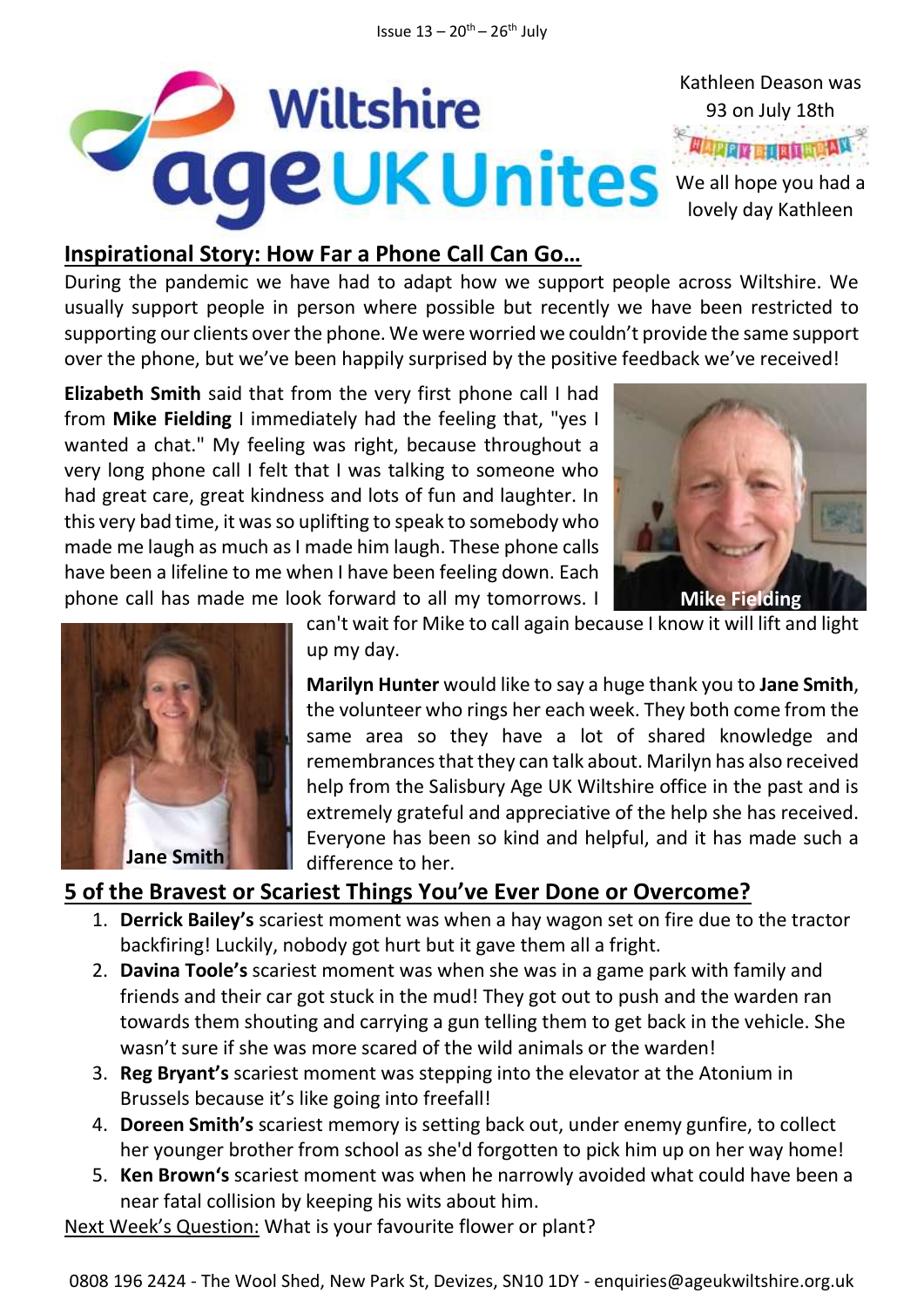# **This Week's Quiz:**

- 1. What is a female goose called?
- 2. On 19<sup>th</sup> August 1968 Soviet tanks rolled into which country?
- 3. Is the Tropic of Cancer North or South?
- 4. Ag is the chemical symbol for…?
- 5. The velocipede was an early type of what?

## **Match the characters to the books they're found in:**

| <b>Mary Lennox</b>      | <b>Pride and Prejudice by Jane Austin</b><br>(1813)           |
|-------------------------|---------------------------------------------------------------|
| <b>Michael Henchard</b> | The Secret Garden by Frances Hodgson<br><b>Burnett (1911)</b> |
| <b>Sydney Carton</b>    | A Tale of Two Cities by Charles Dickens<br>(1859)             |
| <b>Grace Poole</b>      | <b>Book of Judges (Old Testament)</b>                         |
| <b>Merrylegs</b>        | <b>Treasure Island by Robert Louis</b><br>Stevenson (1883)    |
| <b>Jim Hawkins</b>      | The Mayor of Casterbridge by Thomas<br>Hardy (1886)           |

**Samson Black Beauty by Anna Sewell (1857)**



0808 196 2424 - The Wool Shed, New Park St, Devizes, SN10 1DY - enquiries@ageukwiltshire.org.uk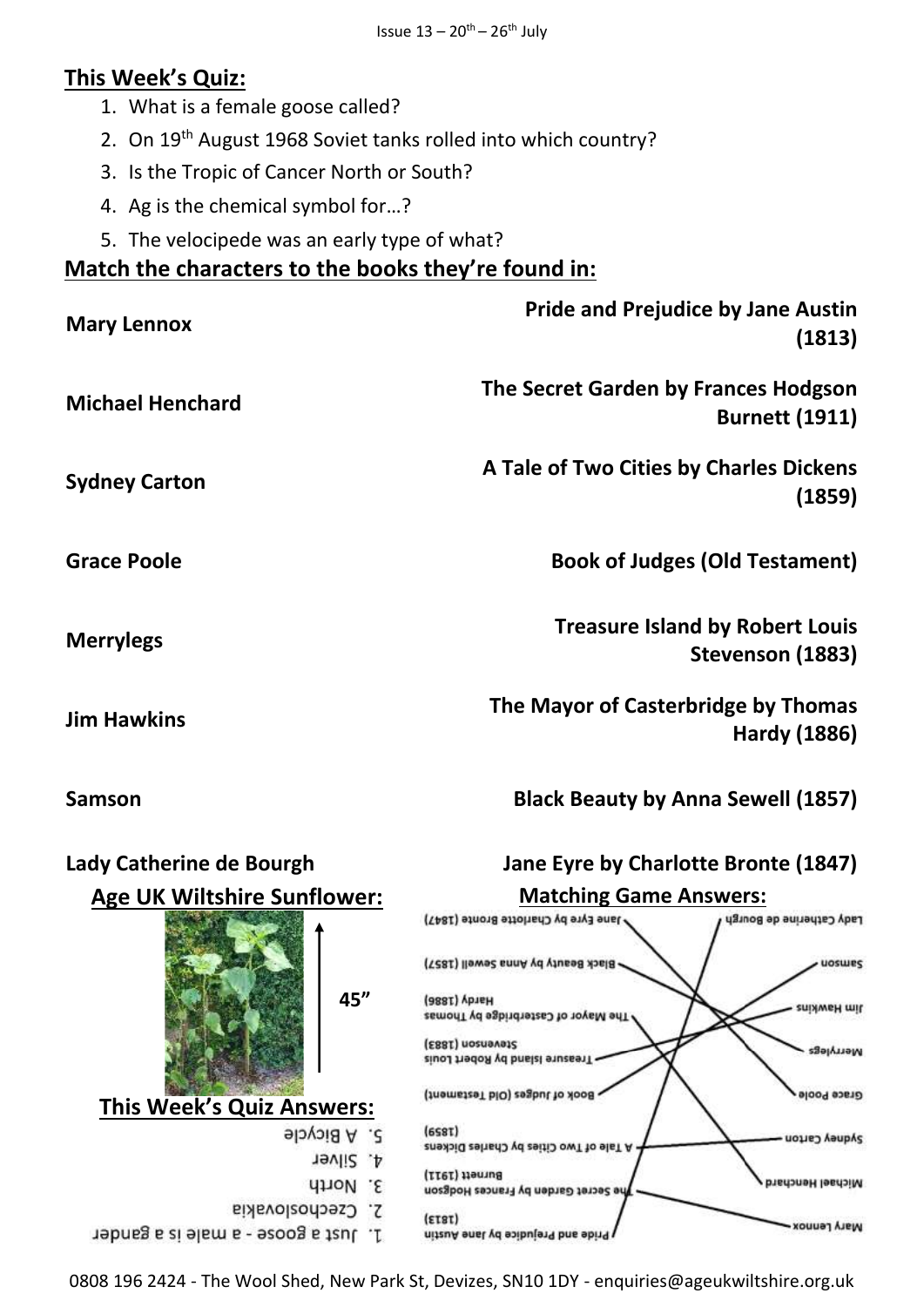## **Extra Content from Our Readers:**

#### Dear all,

A card to thank you the Age UK Wiltshire people who have put the newsletter together each week. I cannot thank you all enough. Also, not forgetting dear Bob Knightley taking the time each week to ask if I was okay and if I need anything. It's lovely people like yourselves that keep the world ticking by. I will certainly never forget the kindness you have given me, so my thanks again to you all. More importantly, all of you keep safe – God bless you all,

Jean

#### Dear Age UK Unites!

I was sorry to read that the newsletter is coming to an end, but I do want to say how much I have enjoyed receiving them and how much I have looked forward to the next week's edition with the answers. Thank you to the ladies who have telephoned me during the last few weeks and I also have enjoyed belonging to one of your ladies. I enjoyed the story of a cat named "Dog," who must be a wonderful companion for Charlie in Corsham. I shared some of the quiz questions with one of my daughters who has a computer, I especially enjoyed a question that I could answer! Again, thank you all for the trouble you have taken to keep some of us sane during this lockdown.

Yours Sincerely, Sheila Harris (90 in Dec)



### **A Riddle:**

As I was going to St Ives, I met a man with Seven wives Seven wives had seven cats and seven cats had seven kits.

How many were going to St Ives?

**Answer:** One – They were all coming away.

#### **Jokes:**

The butcher offered me eight venison legs for £10 do you think that was too deer?

I bet the butcher £10 he couldn't get the rib-eyes from the top shelf, but he said the steaks were too high.

#### **A Poem:**

May silver linings light your way, and blue skies never hide away. And you are thought about with love, today and always.

0808 196 2424 - The Wool Shed, New Park St, Devizes, SN10 1DY - enquiries@ageukwiltshire.org.uk